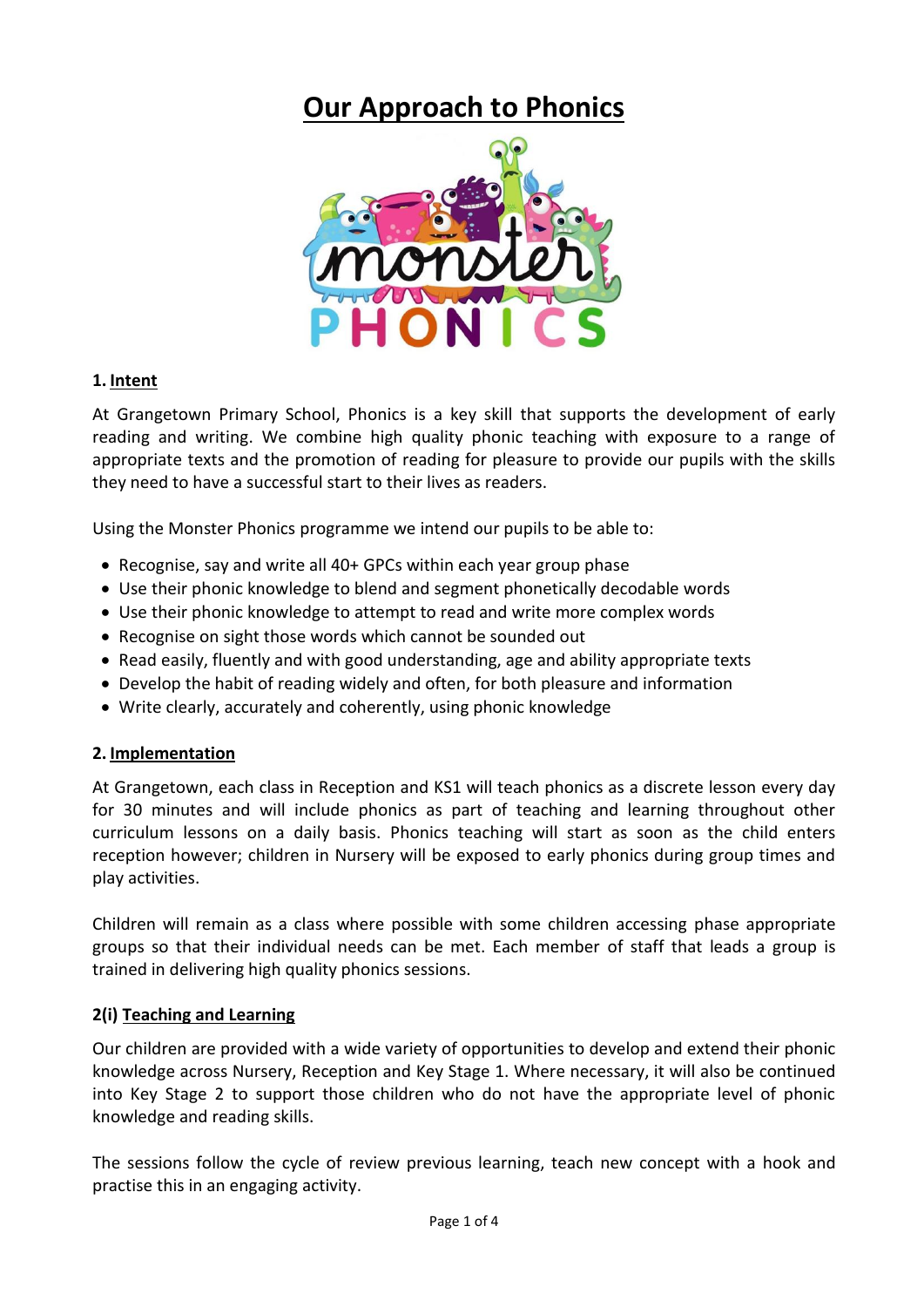These learning opportunities ensure that children develop their grapheme-phoneme correspondence. Teaching is supported by using colour and monster sound cues to make the grapheme-phoneme correspondence explicit and easier to learn. Directly linking each grapheme and sounds within words supports the children in both reading and spelling. Once a grapheme has been taught, the colour is removed. This accelerates the learning of phonics, high-frequency words, including common exception words

# **2(ii) At Grangetown, the teaching of Phonics is**:

- Systematic
- Discrete
- Interactive
- Practical
- Engaging
- Multi-sensory
- Targeted
- Consistent

## **2(iii) Age related expectations by the end of each Year**

By the end of EYFS children should:

- Give the sound when shown any Reception taught grapheme
- Find any Reception grapheme when given the sound;
- Read a high proportion of words containing Reception graphemes using segmenting and blending.
- Be able to blend and segment CCVC, CVCC, CCVCC, CVC+
- Be able to blend and read words containing adjacent consonants;
- Be able to segment and spell words containing adjacent consonants;
- Be able to read on sight most of the Reception CEW and HF words
- Be able to spell most of the Reception CEW and HF words
- Read with 90% accuracy stage 3 Monster Phonics reading books

By the end of Year 1 children should:

- Give the sound when shown any Reception and Year 1 grapheme
- For any given taught sound, write the common graphemes
- Apply phonic knowledge and skill as the prime approach to reading and spelling unfamiliar words that are not completely decodable
- Read and spell phonetically decodable two-syllable and three-syllable words
- Read automatically all the words in the list of 100 and next 200 high-frequency words
- Accurately spell most of the words in the list of 100 high-frequency words
- Read and spell most common exception words for year 1
- Read and spell words containing Year 1 suffixes and prefix
- Form each letter correctly.
- Read with 90% accuracy stage 8 Monster Phonics reading books

By the end of Year 2 children should:

- Read accurately most words of two or more syllables
- Read most words containing common suffixes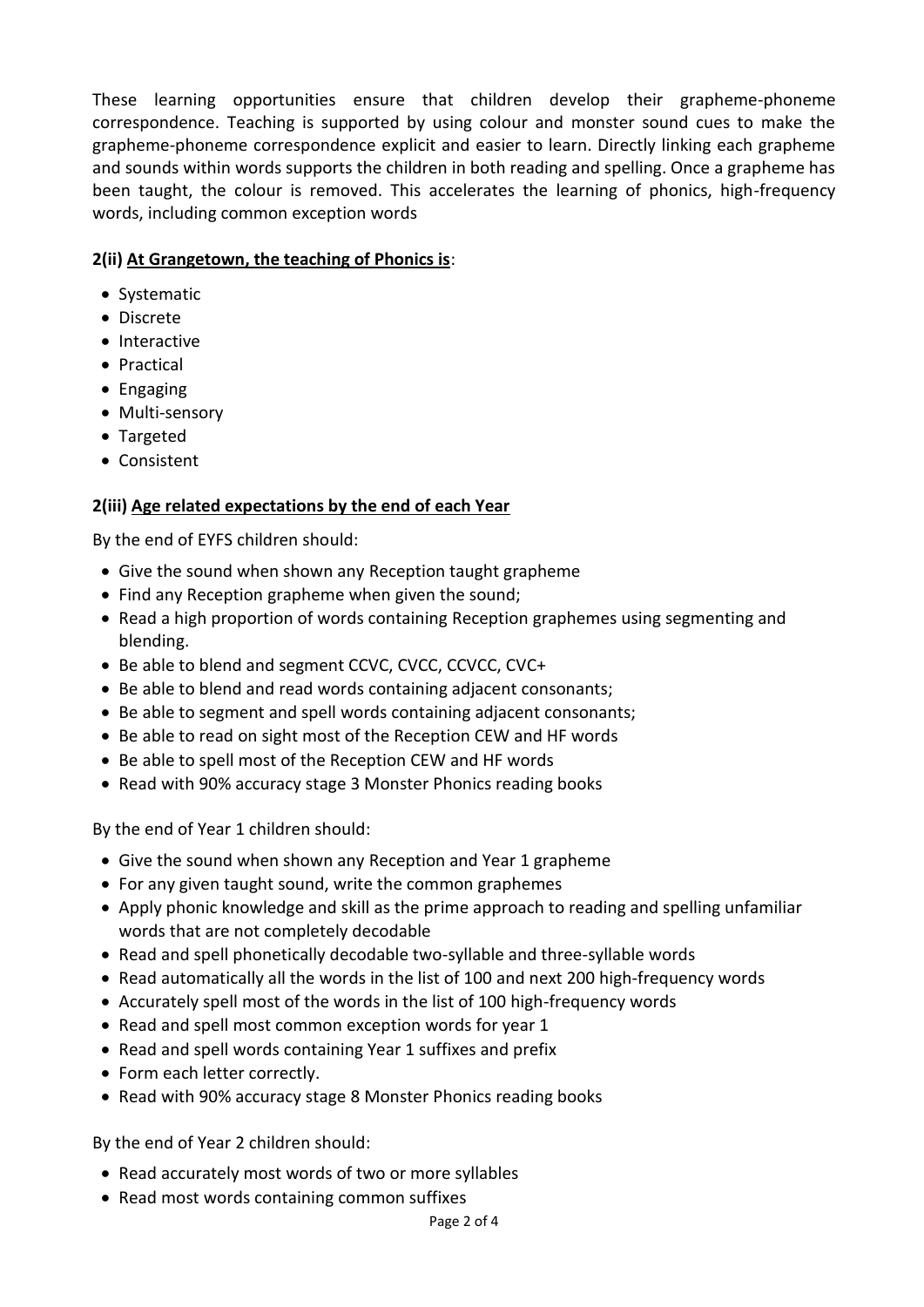- Read and spell most common exception words for year 2
- Read words accurately and fluently without overt sounding and blending
- Sound out most unfamiliar words accurately, without hesitation
- Segment spoken words into phonemes and represent these by graphemes
- Read with 90% accuracy stage 10 Monster Phonics reading books
- Read and spell contractions, words with a possessive apostrophe and homophones
- Spell words containing common suffixes, applying the correct rule where necessary

## **2(iv) Planning**

Monster phonics provides weekly planning for Reception to Year 2. These plans ensure there is progression and effective, high quality learning opportunities. There is also specific targeted planning for those children who need intervention or extra practise.

## **2(v) Assessment of phonics**

Assessment is an integral part of teaching and learning and is a continuous process. During daily phonics sessions assessment for learning takes place and is done through activities, questioning and observing the children's work. This is then recorded on the daily feedback sheets and taken into account, should any changes need to be made to the following day's lesson. At Grangetown we believe that immediate interventions are the best way to support those children who have found something difficult. These daily assessments help to plan any immediate interventions needed.

To assess the children's learning we use the Monster Phonic assessment sheets which are updated after each round of assessments. These assessments will include reading and spelling of High frequency words, common exception words and decodable words containing taught graphemes.

With our younger children summative assessments are carried out on a 1.1 basis with a class teacher or teaching assistant. In Y1 and Y2 dictations are carried out in groups.

## **2(vi) Intervention**

Children who need extra support beyond that of extra practice or who have a number of gaps in their phonic knowledge are identified and targeted for intervention. We first and foremost use the Monster Phonics interventions which allow staff to select the aspect the child is finding difficult. These interventions last 5-10 minutes and are carried out at least twice per week.

Any interventions that take place will be 1.1 or in very small groups to ensure that the children's needs are met quickly and gaps in learning do not widen.

## **2(vii) Home school links**

We actively encourage links between home and school and we expect children to read at least 3 times per week. Children take home a reading book which is matched to their phonics ability. These books are from the Monster Phonics reading scheme. We also send home a sharing text which the children choose themselves. These texts are at the correct year group lever however these can be shared and read by an adult. This is to expose the children to different text types and allows the child to take control over what they are reading. We communicate with parents face to face and using our home school diaries.